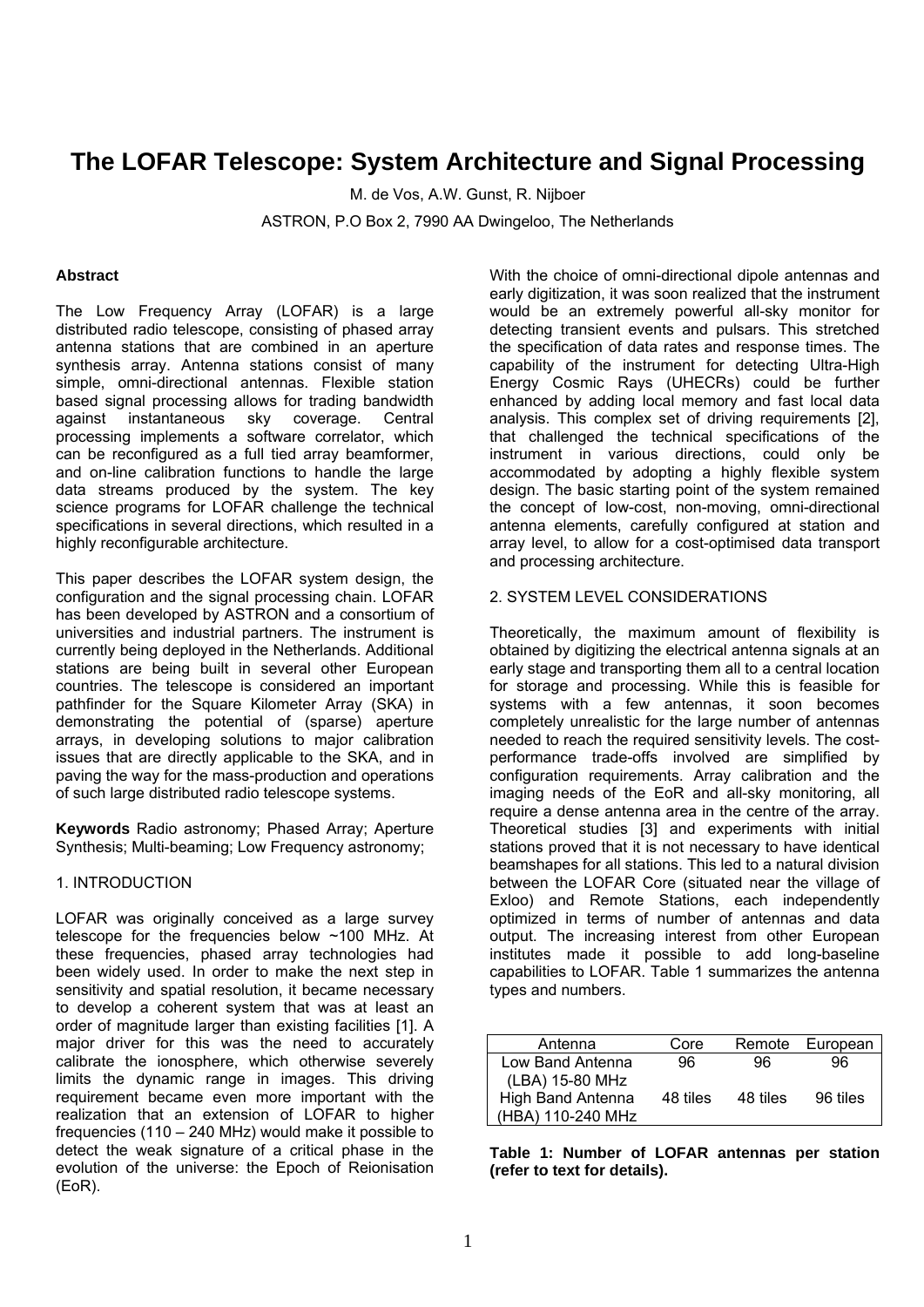| Freq  |      | Station      | <b>Station Beam</b> | Field of View | Resolution | Resolution  | Resolution  |
|-------|------|--------------|---------------------|---------------|------------|-------------|-------------|
|       |      | Diameter (D) | <b>FWHM</b>         |               | $L = 2$ km | $L = 10$ km | $L = 80$ km |
| (MHz) | (m)  | (m)          | (deg)               | (sqr.deg.)    | (arcsec)   | (arcsec)    | (arcsec)    |
| 15    | 20.0 | 81.3         | 18.3                | 263           | 1650       | 330         | 41.3        |
| 30    | 10.0 | 81.3         | 9.16                | 65.8          | 825        | 165         | 20.6        |
| 45    | 6.67 | 32.3         | 15.4                | 186           | 550        | 110         | 13.8        |
| 60    | 5.00 | 32.3         | 11.6                | 105           | 413        | 82.5        | 10.3        |
| 75    | 4.00 | 32.3         | 9.24                | 67.0          | 330        | 66.0        | 8.25        |
| 120   | 2.50 | 30.8 / 41.1  | 6.06 / 4.54         | 28.8 / 16.2   | 206        | 41.3        | 5.16        |
| 150   | 2.00 | 30.8 / 41.1  | 4.84 / 3.63         | 18.4 / 10.3   | 165        | 33.0        | 4.13        |
| 180   | 1.67 | 30.8 / 41.1  | 4.04 / 3.02         | 12.8 / 7.18   | 138        | 27.5        | 3.44        |
| 210   | 1.43 | 30.8 / 41.1  | 3.46 / 2.59         | 9.40 / 5.28   | 118        | 23.6        | 2.95        |
| 240   | 1.25 | 30.8 / 41.1  | 3.03 / 2.27         | 7.20 / 4.04   | 103        | 20.6        | 2.58        |

**Table 2** Primary beam and resolution of LOFAR for various frequencies in the range of the two antenna types. Below 40 MHz the LBA outer configuration is used. Above 40 MHz the LBA inner configuration is used. The area covered by HBA tiles is slightly different for the Core (D=30.8 m) and Remote Stations (D=41.1 m), values for both configurations are quoted. Resolutions are given for three different maximum baselines (L).

The stations in the Netherlands have 48 dual polarized signal chains, each with two low-band inputs (differing only in filter configuration) and a high-band input. The European stations will typically have 96 dual polarized signal chains. The Low Band Antenna (LBA) is a dual polarized dipole. In the Netherlands stations, half of the 96 LBAs are connected to each low-band input. The configuration in the field of each set of 48 LBAs is optimized for a different frequency range (see also Table 2). In the European stations all 96 LBAs are connected to a single low-band input. The HBAs are compound elements, each tile consisting of 16 dual polarized dipoles and an dual polarized analogue beamformer.

The raw data stream for a station is determined by the number of antennas and the digitization bit-depth. The latter follows from the RFI environment of the sites. For LOFAR a 12 bit digitization scheme has been adopted, resulting in 230 Gbit/s raw data at a 200 MHz sample rate. In trading data transport cost against maximum instantaneous sky coverage and bandwith, a reconfigurable processing scheme has been defined. For Remote Stations the outgoing data rate is set such that configurations are allowed ranging from a single beam at 32 MHz to eight beams at 4 MHz each. This satisfies the needs of most science cases, within reasonable cost for the network. Flexibility usually comes at a price in terms of processing overhead. To minimize this overhead, LOFAR uses atomic data quantities containing data for a 200 kHz band for a single beam (so called "beamlets") in the signal processing.

| Freq  | NL-Core | NL-Remote |
|-------|---------|-----------|
| (MHz) | (kJy)   | (kJy)     |
| 15    | 483     | 483       |
| 30    | 89      | 89        |
| 45    | 48      | 48        |
| 60    | 32      | 32        |
| 75    | 51      | 51        |
| 120   | 3.6     | 1.8       |
| 150   | 2.8     | 1.4       |
| 180   | 3.2     | 1.6       |
| 210   | 3.7     | 1.8       |
| 240   | 4.1     | 2.0       |

**Table 3:** System equivalent flux densities (SEFD) of the LOFAR Core and the Remote Stations within the Netherlands. System equivalent flux densities are an estimated average over elevation using an average sky temperature for a single polarization. The SEFD is an way to express the system temperature, which includes contributions from receiver noise, feed losses, spillover, atmospheric emission, galactic background and cosmic background. The SEFD is defined as the flux density of a source that would deliver the same amount of power. The SEFD thus takes into account the efficiency and the collecting area of the antenna, plus the system noise.

| Freq. | λ    | $\Delta S_{13+7}$ | $\Delta S_{18+18}$ |
|-------|------|-------------------|--------------------|
| (MHz) | (m)  | (mJy)             | (mJy)              |
| 15    | 20.0 | 201               | 110                |
| 30    | 10.0 | 37                | 20                 |
| 45    | 6.67 | 20                | 11                 |
| 60    | 5.00 | 13                | 7.2                |
| 75    | 4.00 | 21                | 12                 |
| 120   | 2.50 | 0.74              | 0.41               |
| 150   | 2.00 | 0.58              | 0.32               |
| 180   | 1.67 | 0.67              | 0.37               |
| 210   | 1.43 | 0.76              | 0.42               |
| 240   | 1.25 | 0.84              | 0.46               |

**Table 4:** LOFAR array sensitivity for 2 polarizations, 1h integration time, 4 MHz bandwidth (3.57 MHz effective bandwidth), and an imaging noise increase by a factor of 1.3. Two different values are given: 13 Core + 7 Remote Stations and 18 Core + 18 Remote Stations. The effect of station tapering is not included.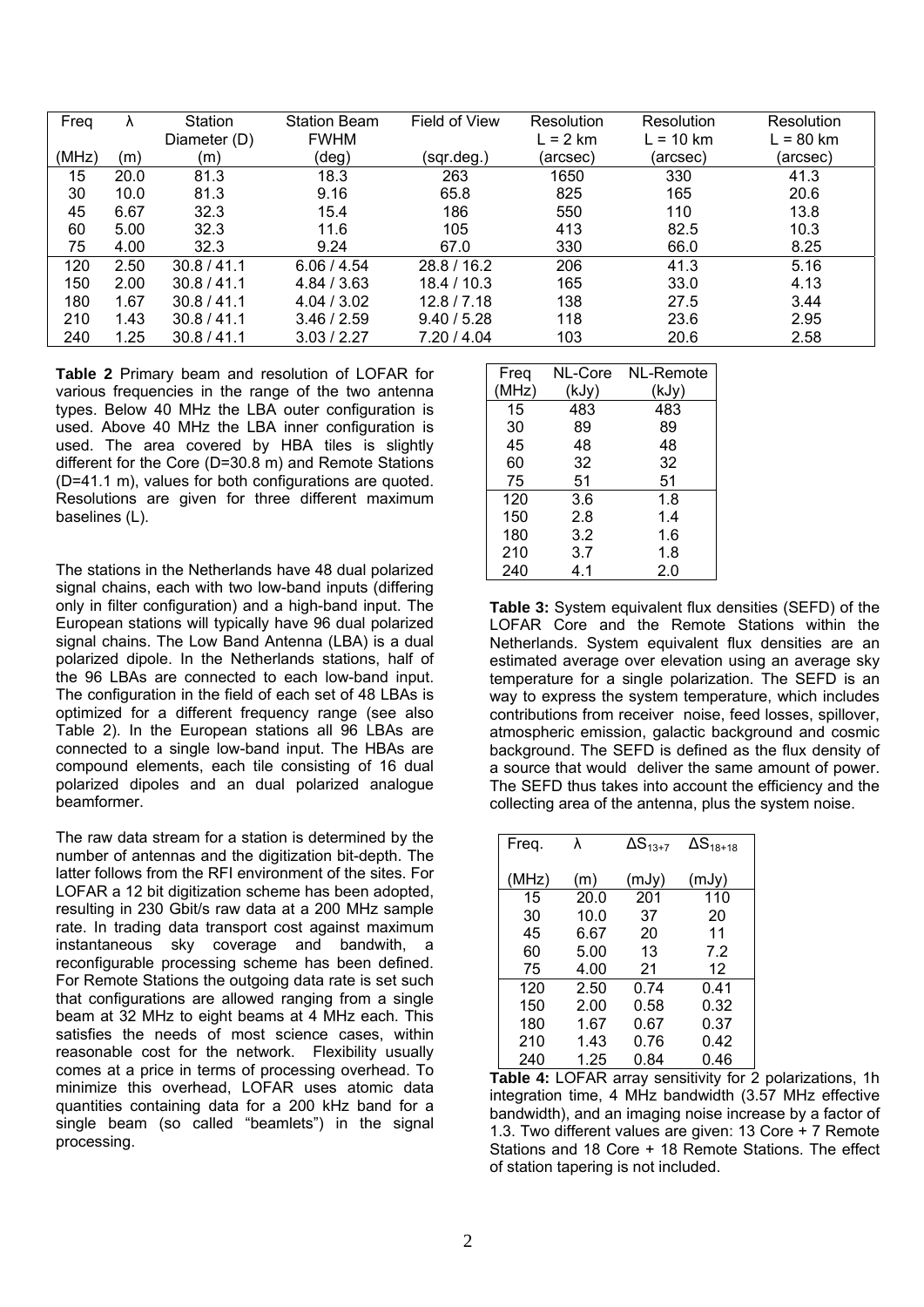A further trade-off has to be made after combining all stations in the central processing systems. The amount of data resulting after correlation or tied-array beamforming is too large to be kept indefinitely in general. Balancing the processing and storage requirements for the various science cases, averaged correlated data are kept available for semi-on-line processing for at least a week. A dedicated processing cluster will be available for calibration and imaging. The amount of processing power in this cluster will be sufficient to allow for timely reduction of data to more manageable volumes. There are exceptions to this scheme: some science projects will keep unprocessed data to allow later reprocessing.

Throughout the system, such trade-offs have been made to maximize the scientific capabilities and flexibilities within the available budget. Table 2 shows the primary beams and resolution of the currently planned array. Table 3 gives an overview of the resulting sensitivity per stations. Table 4 presents the sensitivity of the array.

# 3. LOFAR ANTENNA STATIONS

In the LOFAR stations electromagnetic signals are received by multiple dipoles. At station level the signals from all of these dipoles are combined by beam forming to reduce the data rate and processing required. The main station architecture is depicted in Figure 1.



**Figure 1:** The main station architecture, showing the antennas, the receiver (RCU board, green), the digital signal processing (RSP board, grey) and the wide-area network (WAN) interface.

#### *A. Antennas*

LOFAR operates in the 15 to 240 MHz range, excluding the 87–108 MHz FM radio band. Since the sensitivity range spans five octaves, two types of antennas were developed: the Low-Band Antenna (LBA), optimized for 30–80 MHz, and the High-Band Antenna (HBA), optimized for 120–240 MHz.

Within a station, the LBAs are placed in a pseudorandom way, with exponentially increasing distances [4]. The diameter of an LBA field is approximately 81 m. The HBA tiles will be installed as a dense and regular array with a size of about 41 m in diameter for the remote stations. In the core stations, the HBA field will be split into two arrays with a diameter of 31 m each.

Each LBA consists of one dipole per polarization. Each HBA is a compound element ("tile") where 16 dual polarized antenna elements are combined using analog beamforming per polarization. In this way the effective area is extended at minimal cost. The analog beamforming is done close to the antenna elements to minimize the number of cables. The decrease in field of view is outweighted by the increase in sensitivity. The size of the tile (4x4 dual-polarized dipoles) is such that the effective area of LBA and HBA are roughly equal.

After pre-filtering, amplification and, for the HBA, beamforming, the signals from LBA and HBA are transported over coax cables to station cabinets.

#### *B. Receiver*

The LOFAR receiver has three input sections connecting to a single A/D converter. Two input sections are configured for the LBA and HBA as described above. The third input section can accommodate an LBA but has a more relaxed filter at lower frequencies, to accommodate observations below 30 MHz. A wide-band direct digital conversion architecture is used in the receiver. This removes the need for mixing stages. A stable and coherent A/D clock is derived through a hierarchical scheme from a GPS conditioned Rubidium clock. A large bandwidth span is covered by sampling signals in several Nyquist zones. The maximum sampling rate is 200 MHz. To create overlap between the Nyquist zones, a sample frequency of 160 MHz can be chosen as well. The Nyquist zones I to III of the A/D converter with a sample frequency of 200 MHz and 160 MHz respectively are depicted in Figure 2. After selecting an antenna, the signal is filtered with one of the integrated filters. These filters select one of the four available observing bands. After filtering, the signal is amplified and filtered again to reduce the out-of-band noise contribution (anti-aliasing). A pre-amplifier in front of the A/D converter converts the single-ended signal into a differential signal prior to A/D conversion.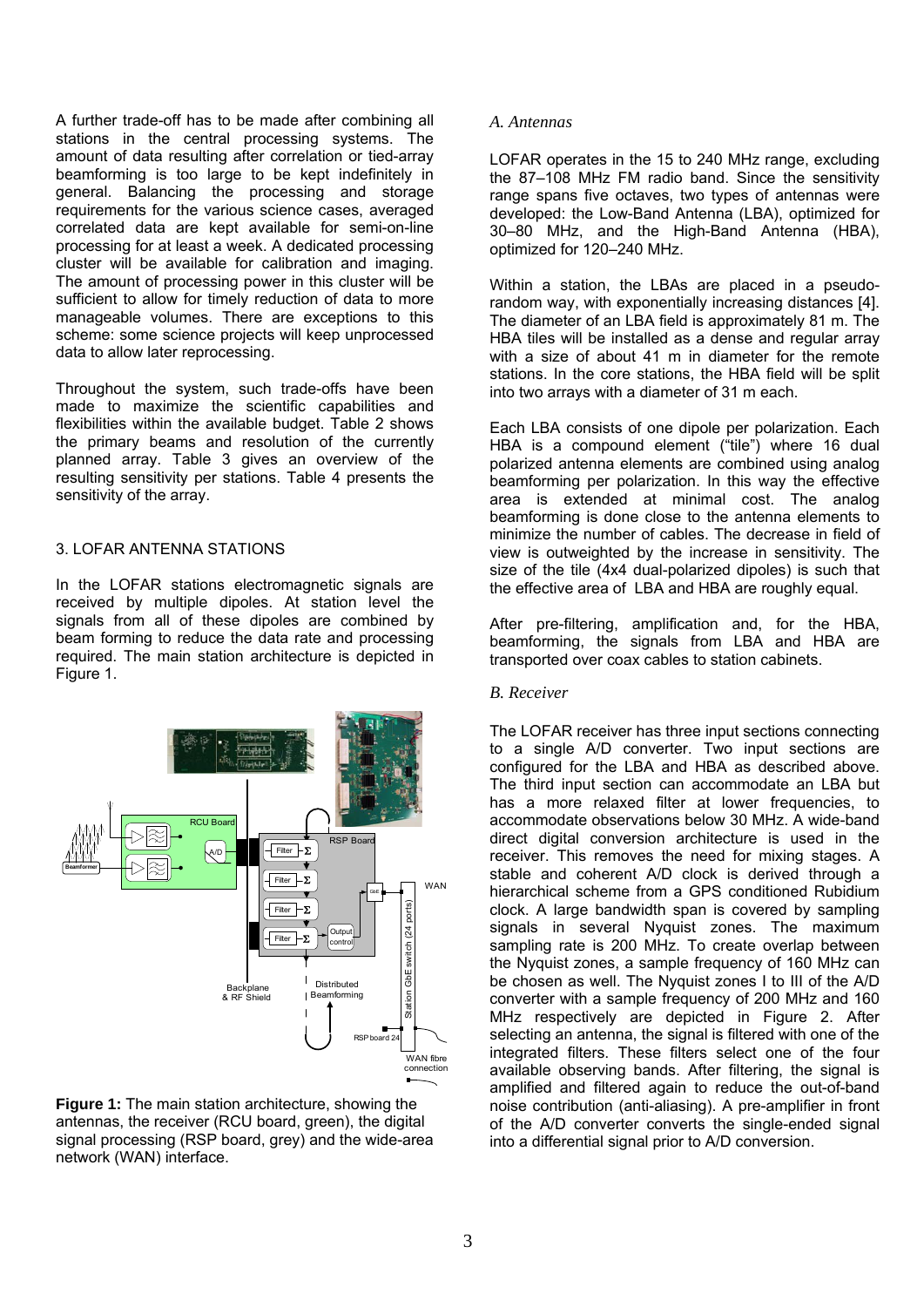

**Figure 2:** The available modes in the LOFAR receiver, selecting one of three Nyquist zones for the two available clock rates.

# *C. Digital Processing*

Three parameters are available to reduce the data rate: bandwidth, instantaneous sky coverage and bitdepth. The main function of the station level digital signal processing is to balance bits, beams and bandwidth for the various science cases of LOFAR. The main trade-off is between the number of subbands and the number of station beams. Reducing the bitdepth (at the cost of data-loss in case of sudden increases in RFI) is being studied as an option.

The first step in the processing chain is the formation of subbands. A filterbank in the stations separates the total band into 512 equidistant subbands, resulting in bands of 195 kHz (200 MHz sample clock) or 156 kHz (160 MHz sample clock). Station level filtering is implemented in a polyphase filterbank programmed on Field Programmable Gate Arrays (FPGA). A subset of the 512 subbands can be selected for further processing. Selected subbands can be arbitrarily distributed over the band and will add up to a total of 32 MHz. For pulsar studies, options for near-perfect reconstruction of time series are available.

The bandwidth of the subbands is chosen such that a phase shift beamformer can be used. To avoid beam squint, bands should be smaller than ~200 kHz. To form beams, the antenna signals are combined in a complex weighted sum for each selected subband. Each subband gets its own phase shift and all subbands are treated independently of each other. In this way, the number of pointings on the sky can be exchanged against the bandwidth per pointing. Configurations ranging from a single dual-polarized beam of 32 MHz to a maximum of eight dual-polarized beams of 4 MHz can thus be formed.

The number of beams is limited by the processing power of the Local Control Unit, which has to calculate the weights each second, for each direction on the sky. The complex weights are also used to correct for gain and phase differences in all the individual analog signal paths. The gain and phase differences are

determined by a station calibration algorithm [5], which runs parallel to observations. The full array correlation matrix of all dipoles in the stations is calculated for one subband each second as input to this calibration. Each second, another subband is selected, so that the station calibration algorithm loops over the complete band in about 512 seconds. The array correlation matrix can also be used for RFI detection and mitigation [6].

The collection of beamformed subbands ("beamlets") is transported to the central processing systems over dedicated optical Gigabit Ethernet connections. Core stations and the majority of the Remote Stations in the Netherlands are connected to a Concentrator Node close to the Core. From there they are further transported over the LOFAR backbone fiber to the Central Systems, which are deployed at the University of Groningen. Some LOFAR stations near Groningen have a direct connection to the Central Systems. European stations are connected over European research networks and dedicated links.

# 4. LOFAR CENTRAL SYSTEMS

The LOFAR Central Systems have three components:

- Streaming data processing (filtering, correlation, tied-array beamforming)
- Semi-online processing (calibration, imaging)
- Operations (Monitoring & Control, Specification & Scheduling and System Health Management)

These functions are all implemented in software that is deployed on a variety of hardware platforms. A buffer storage acts as an interface between the first two categories which are briefly described below.

# *A. Streaming processing functions*

Figure 3 shows the top-level architecture of the streaming processing functions. A switching network is used to bring the corresponding beamlets from different stations together. The on-line pipeline processing implements the correlation and beamforming functions. Currently these functions are deployed on an IBM BG/P supercomputer. The results from the on-line processing are routed to the intermediate storage.

LOFAR uses a distributed FX-correlator. The first stage of the "F" part of the correlator is implemented at the stations in the subband filter. The first stage of the transpose function is implemented in the switching network. The input section of the on-line pipeline further separates the subbands in 1 kHz channels. The final stage of the transpose is implemented in the internal networks of the BG/P[7]. Finally the "X" part of the correlator is implemented on the CPUs of the BG/P. This distributed implementation makes maximum usage of the qualities of the various (mostly off-the-shelf) hardware components[8].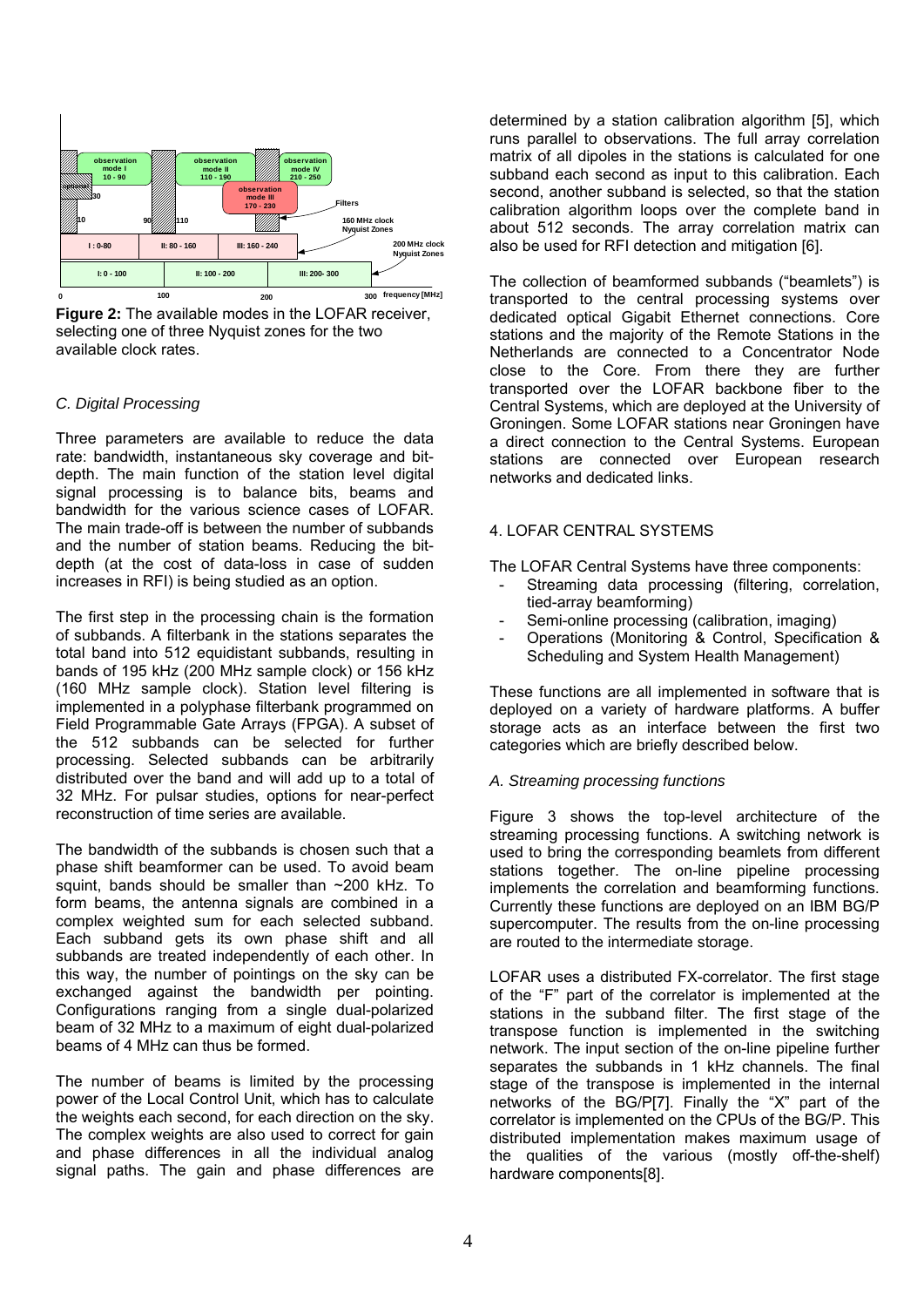

**Figure 3:** The streaming processing section of the LOFAR Central Systems, with the buffer storage.

The streaming data processing can be reconfigured into beamforming mode, and additional pre-calibration and flagging functions can be easily integrated into it.

The input data rate of the streaming processing section is 25,000 TB/day. This can be reduced to 250 TB/day after integration of time. These data are stored in the buffer storage, which will eventually be a Petabyte system to allow for storage of the data over several days.

#### *B. Semi-online processing*

Figure 4 gives the top level architecture of the semionline processing systems. The term semi-online is used because the limited availability of the storage requires these processing steps to take place in a time constrained manner.



**Figure 4:** The semi-online processing systems, with the buffer storage that forms the interface with the streaming processing.

Data are read from the buffer storage through a second switching network, to allow efficient routing to nodes in the processing cluster. This processing typically connects seamlessly to the streaming processing pipelines.

The main functions for the semi-online processing are calibration and imaging. The huge data rates, the timedependent beamshapes of the aperture array stations and the effects of the ionosphere bring significant challenges to LOFAR calibration. LOFAR calibration is a joint estimation problem for instrumental parameters. environmental (e.g. ionospheric) parameters, and parameters for celestial sources. At its heart lies the "Measurement Equation" which is used to model the observed data [9]. A detailed description of all steps involved [10] and a signal processing data model with Cramer-Rao lower bound analysis [3] can be found elsewhere.

The first step of LOFAR calibration consists of removing bad data points. Then the contaminating contribution of a couple of very strong sources (like CasA, CygA, TauA, VirA) that enter through the station beam sidelobes are removed. Since modelling the station beam sidelobes is not feasible due to the large number of parameters involved, the combined effect of the sources and the instrumental effects has to be estimated and subtracted from the data. Once the interfering signals have been removed from the data, the data are further integrated, based on the required field of view and maximum baseline. Averaging over time is limited by the coherence time of the ionosphere.

The remaining calibration steps are performed iteratively in a process called the "Major Cycle". First, the instrumental parameters, the environmental parameters, and parameters for the brightest celestial sources are estimated, using the visibility data. Then, after the brightest sources have removed from the visibility data, an image is constructed. Finally, the parameters (position, flux, shape) of the faint celestial sources are estimated using the image data. Since not all parameters are estimated jointly, the Major Cycle will be traversed a number of times in order to iteratively refine the estimates. After initial operation of the LOFAR instrument, the parameters for the strongest sources will be known. Thereafter, the strongest sources in the field of view can be used to estimate ionospheric parameters, instrumental parameters, and to refine the estimate for the station beams that is available from the station calibration.

The direction dependent estimation of ionospheric parameters is the most challenging part of this estimation problem. One visibility sample contains the combined contribution from all sources in the sky. Since LOFAR has a large instantaneous sky coverage, the contribution from different sources is distorted by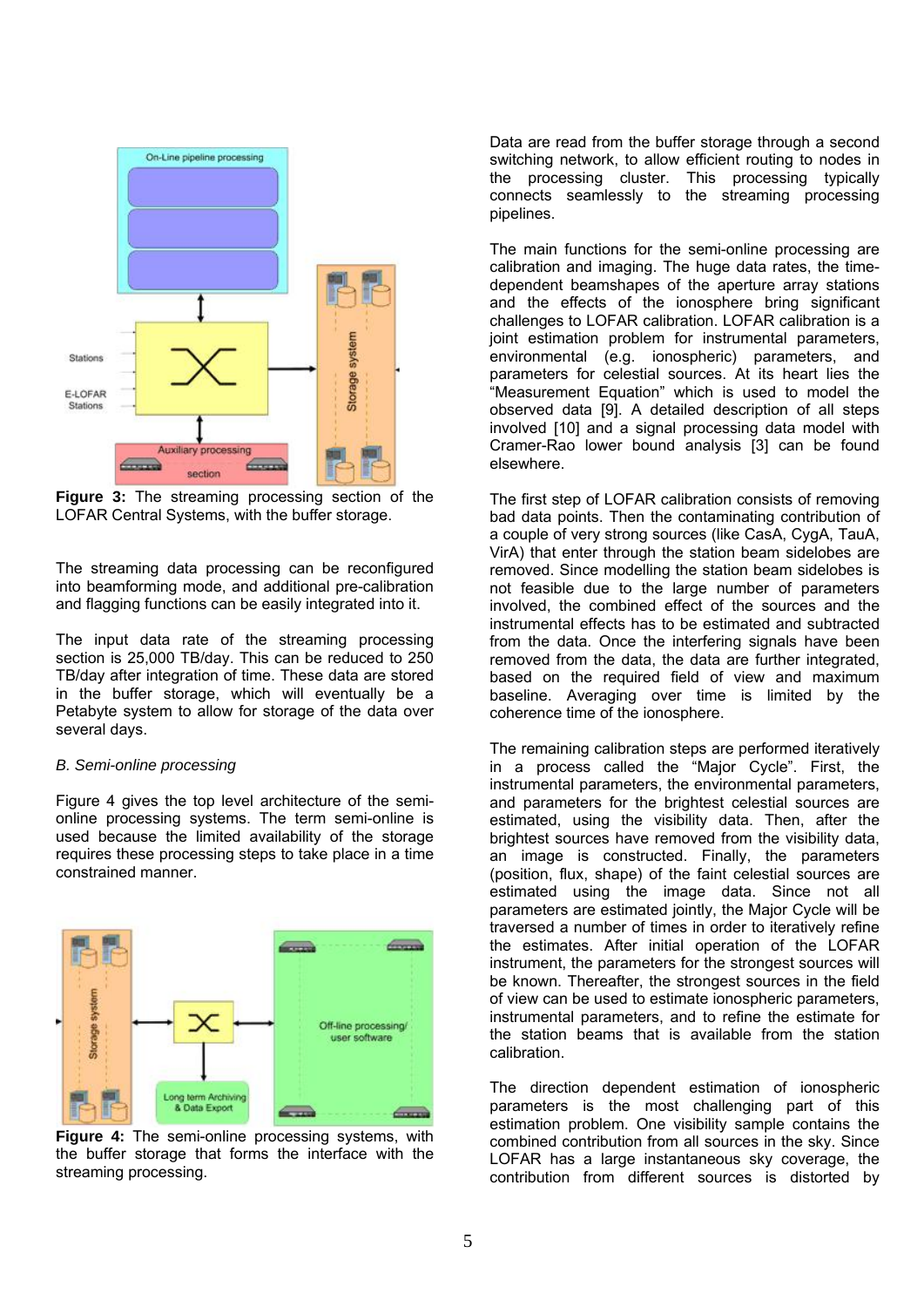different ionospheric and beam effects. Facet imaging is a well known technique to overcome smearing effects that are due to the fact that the baselines are non-coplanar [11], especially when combined with the w-projection algorithm [12] to ensure the maximum facet size is not restricted by the effect of non-coplanar baselines. The facet size will only be determined by the variability of the station beam and the ionosphere, and thus be far smaller then the total field of view, which allows the data to be further integrated in both time and frequency [13]. However, since for every facet a new set of integrated, corrected data are constructed the total amount of data will be approximately the same as for the original observed data at full resolution. Once the image is produced, source finding and source extraction algorithms will be used to estimate source parameters for the faint sources and refine the parameter estimates for the bright sources. This results in an updated source model and a new cycle of the Major Cycle is entered.

Most processing pipelines further extend this calibration approach with dedicated functions for e.g. source identification or feature extraction.

# *B. Operations*

Operational functions are implemented on computer nodes both at the central processing location in Groningen and in the Radio Observatory Control Room of ASTRON in Dwingeloo, see Figure 5. These functions include modules for specification and scheduling, a hierarchical monitoring and control system and innovative system health monitoring software [14]. Together these allow for flexible and reliable operations of a distributed instrument. This novel operations concept will also serve as a valuable pathfinder for the SKA.



**Figure 5:** The LOFAR and WSRT control room at ASTRON in Dwingeloo. Both instruments are operated and supported remotely from this location.

# 5. CONCLUSIONS

System level trade-offs have received continuous attention during the R&D phase of LOFAR. As a result, the instrument has been highly optimized for cost versus performance. Such system level trade-offs are of increasing importance as radio telescopes become more complex, require more flexibility in configuration and operational modes, and are deployed in widely distributed remote locations.

ASTRON used a phased approach for the LOFAR development, where a series of prototype stations were installed to verify system concepts, demonstrate hardware performance and solve calibration issues as early as possible. This phased approach has been very successful [15] and allowed the project to accommodate new insights and requirements.

The roll-out of LOFAR is well underway. The central area of the Core is being prepared (see Figure 6) and remote stations are being deployed. Commissioning activities have been planned. Software development is planned to continue well into the operational phase to ensure maximum performance is reached. Interest in LOFAR has grown significantly over the past years. Several European countries have secured funding for LOFAR stations or are preparing proposals. These longbaseline stations further increase the imaging capabilities and scientific potential of the instrument.



**Figure 6:** The central area of the LOFAR Core near the village of Exloo in the Netherlands. The inner circle has a diameter of 350 m, the total core area is approximately 2 km in diameter. In the lower left corner, part of a test station is visible. The black rectangles are High Band Antenna tiles. Some Low Band Antennas are only visible from the lack of vegetation around their groundplanes.

#### ACKNOWLEDGEMENTS

LOFAR is funded by the Dutch government through the BSIK program for interdisciplinary research and improvement of the knowledge infrastructure. Additional funding is provided through the European Regional Development Fund (EFRO) and the innovation program EZ/KOMPAS of the Collaboration of the Northern Provinces (SNN). ASTRON is part of the Netherlands Organization for Scientific Research, NWO.